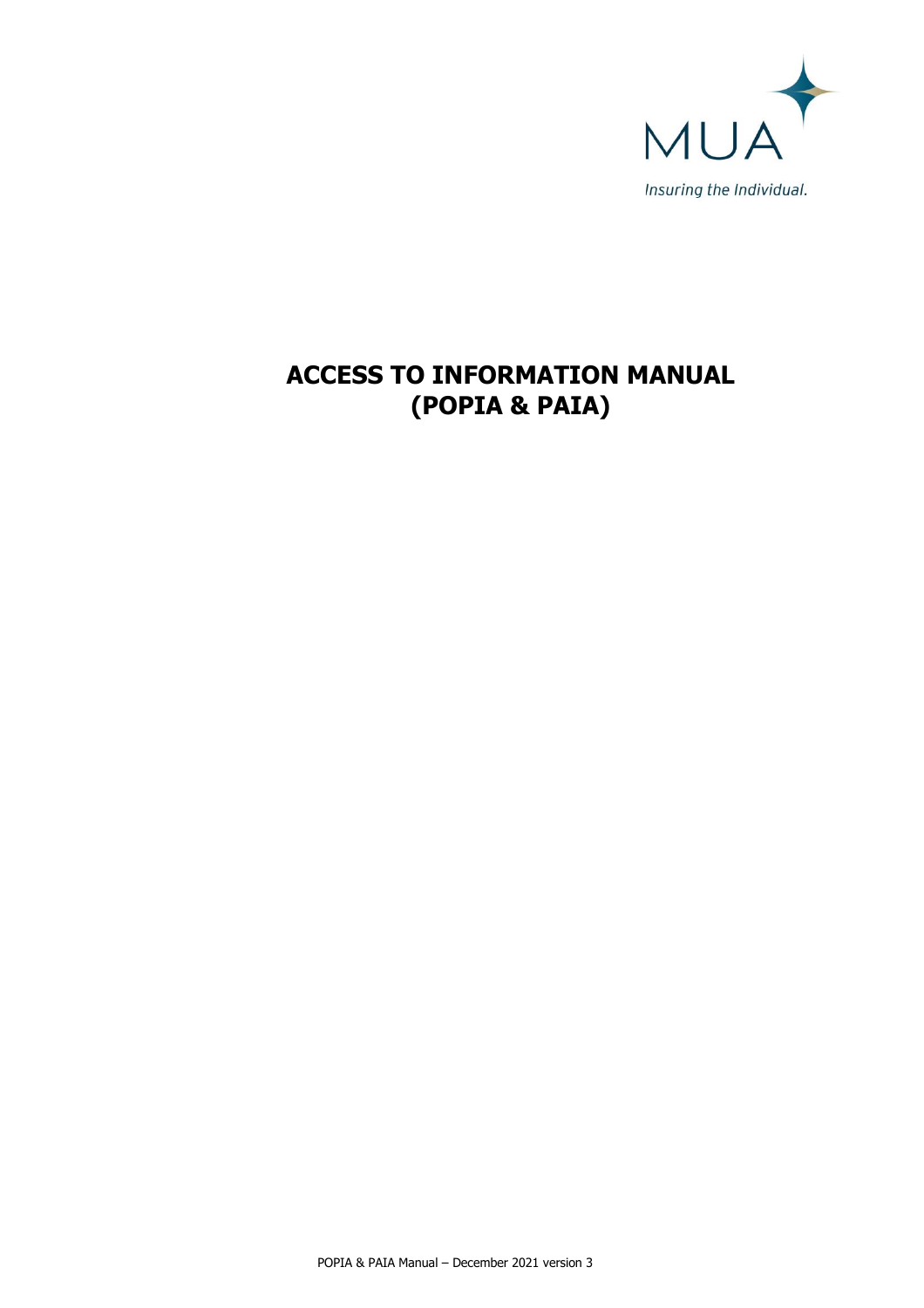

This manual is owned by MUA Insurance Acceptances (Pty) Ltd ("MUA"), a duly authorised Financial Services Provider.

As Chief Executive Officer and Information Officer of MUA, I, **Dawie Loots** hereby confirm the adoption of this manual.

 $\mu$ \_\_\_\_\_\_\_\_\_\_\_\_\_\_\_\_\_\_\_\_\_\_\_\_\_\_\_\_ \_\_\_\_\_\_\_\_\_\_\_\_\_\_\_\_\_\_\_\_\_\_\_\_\_\_\_\_

1 December 2021

Signature Date **Date of the Contract of Contract Contract of Contract Contract Contract Only and Contract Only 20**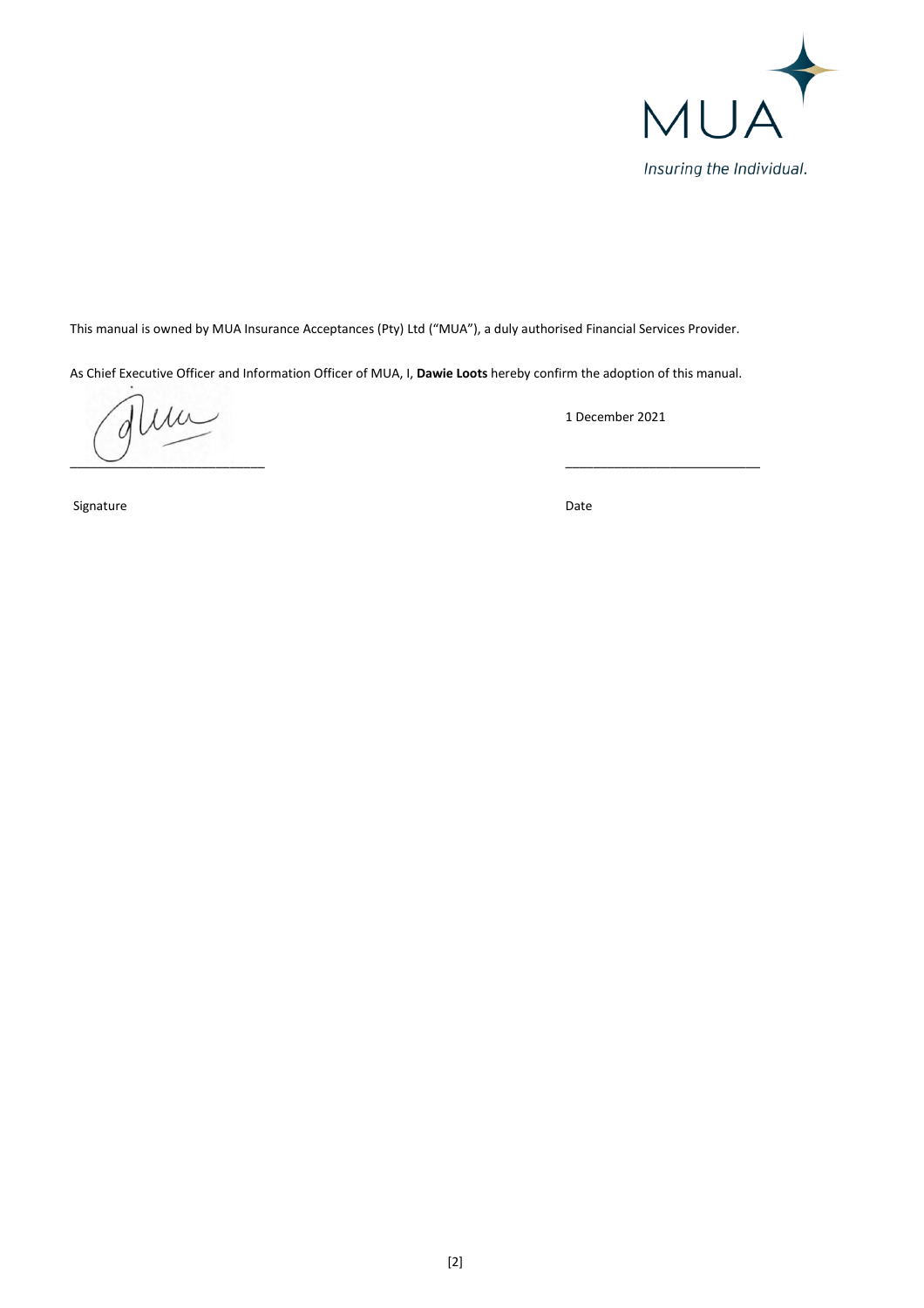

# **CONTENTS**

| Subject                                                                                            | Page no.       |
|----------------------------------------------------------------------------------------------------|----------------|
| Introduction                                                                                       | $\overline{4}$ |
| Company contact details                                                                            | $\overline{4}$ |
| Guide in terms of section 10 of the Act                                                            | $\overline{4}$ |
| Records available in terms of other legislation                                                    | 5              |
| Categories of records held by MUA                                                                  | 6              |
| The Protection of Personal Information Act                                                         | 9              |
| The following information is not available save in the special circumstances provided for in POPIA | 11             |
| Who may request information in terms of the Act                                                    | 12             |
| Details on how to make a request for access - Section 51(e)                                        | 12             |
| Remedies available when MUA refuses a request for information                                      | 14             |
| Availability of the manual                                                                         | 14             |
| <b>Annexure 1</b>                                                                                  |                |
| Request for a copy of the guide                                                                    | 15             |
| <b>Annexure 2</b>                                                                                  |                |
| Request for Access to Records of Private Body                                                      | 16             |
| <b>Annexure 3</b>                                                                                  |                |
| Fees in respect of Private Bodies                                                                  |                |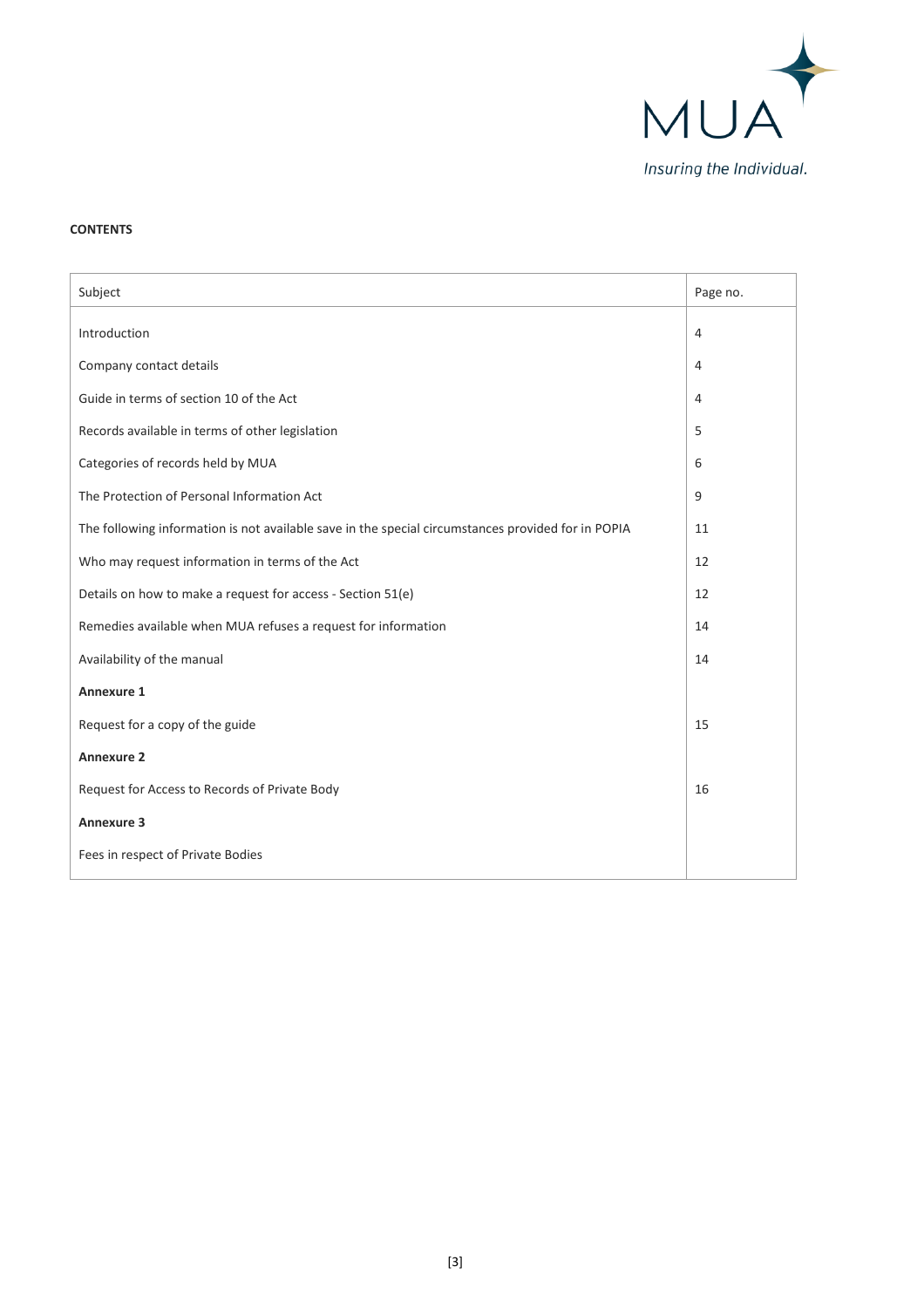

## **1. INTRODUCTION**

This manual has been prepared in accordance with Section 51 of the Promotion of Access to Information Act, No. 2 of 2000 (hereinafter referred to as "PAIA") and section 23 of the Protection of Personal Information Act 4 of 2013 (hereinafter referred to as "POPIA").

The Promotion of Access to Information Act ("PAIA") was enacted to give effect to the Constitution. The Constitution of the Republic of South Africa, 108 of 1996 provides in section 32:

- (1) Everyone has the right of access to:
	- (a) Any information held by the state; and
	- (b) Any information that is held by another person and that is required for the exercise or protection of any rights.

In November 2013, the Protection of Personal Information Act ("POPIA"), 4 of 2013 was enacted and came into effect of 1 July 2020, to give effect to the constitutional right to privacy and to promote the protection of personal information processed by public and private bodies.

The Information Regulator is responsible for the access and protection of information in terms of both PAIA and POPIA.

## **2. COMPANY CONTACT DETAILS**

MUA Insurance Acceptances (Pty) Ltd ("MUA"), Registration No. 2008/011925/07, is an underwriting manager for and on behalf of Auto & General Insurance Company Limited. Any person who wishes to request information from MUA with the intention to protect or exercise a right may contact the information officer ("IO"):

| Name of body:     | MUA Insurance Acceptances (Pty) Ltd                                                        |                       |
|-------------------|--------------------------------------------------------------------------------------------|-----------------------|
| Request to IO:    | Mr Dawie Loots (Chief Executive Officer and Information Officer)                           |                       |
| Email address:    | dloots@mua.co.za                                                                           |                       |
|                   |                                                                                            |                       |
| Deputy IO:        | Marike Van Niekerk (Manager – Legal & Compliance)                                          | mvanniekerk@mua.co.za |
|                   | Michelle Kirstein (Manager - Business Process)                                             | mkirstein@mua.co.za   |
|                   | Xiane Francis (IT Administrator)                                                           | xfrancis@mua.co.za    |
|                   |                                                                                            |                       |
| Physical address: | Regus Business Centre, 1st floor Willowbridge Centre, Carl Cronje Drive, Tygervalley, 7530 |                       |
| Postal address:   | PO Box 5777, Tygervalley, 7536                                                             |                       |
| Telephone:        | +27 21 525 6200                                                                            |                       |
| Website:          | https://www.mua.co.za                                                                      |                       |

## **3. CONTACT DETAILS OF THE REGULATOR**

Any enquiries regarding this manual and its contents should be directed to:

| The Information Regulator (South Africa) |                 |  |
|------------------------------------------|-----------------|--|
| <b>Physical Address:</b>                 | Postal Address: |  |
| JD House, 27 Stiemens Street             | P.O. Box 31533  |  |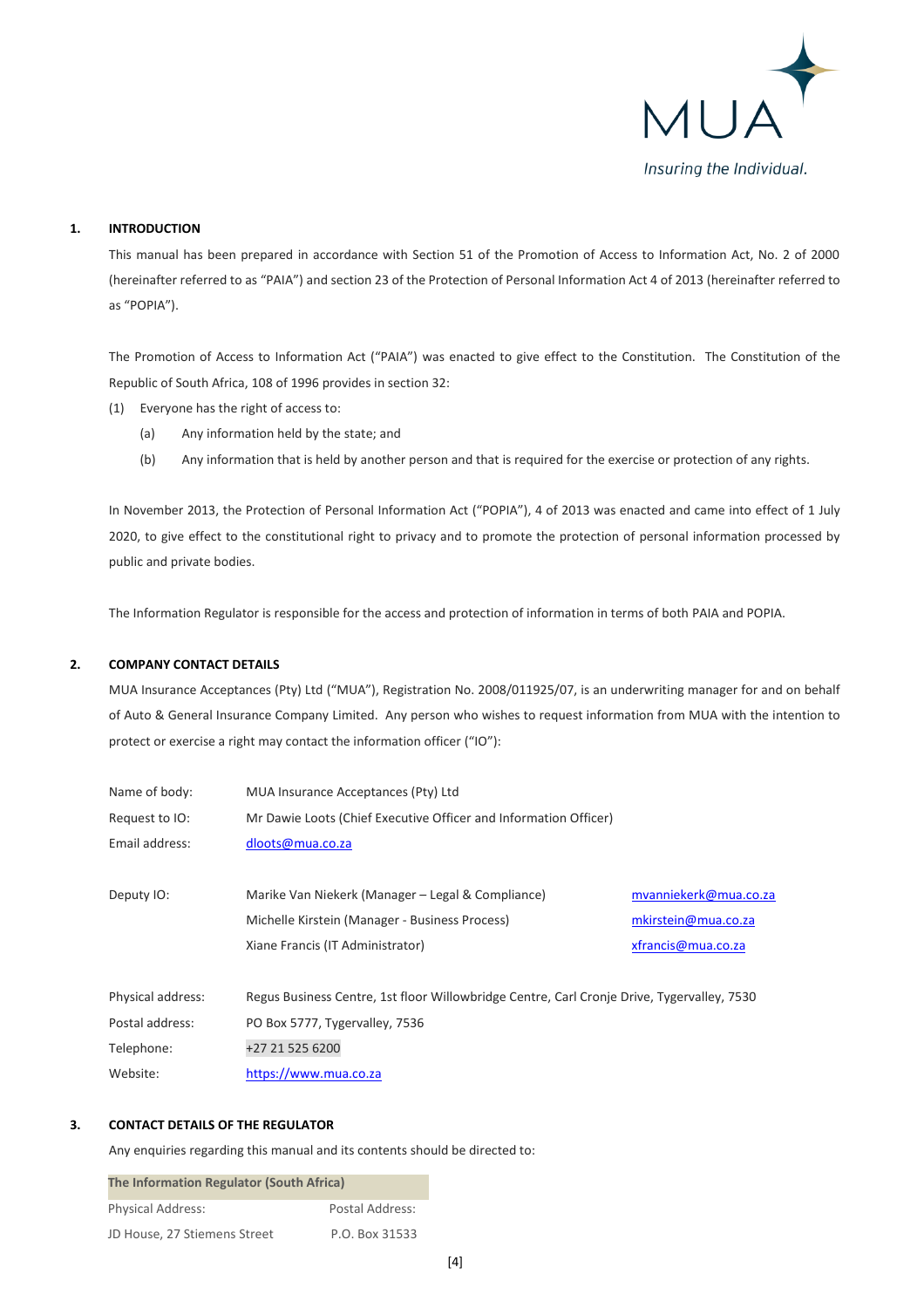

Braamfontein Braamfontein Johannesburg Johannesburg 2001 2017

Telephone: 010 023 520

## **4. RECORDS AVAILABLE IN TERMS OF LEGISLATION OTHER THAN THE PROMOTION OF ACCESS TO INFORMATION ACT 2 OF 2000**.

MUA is mainly regulated by the Financial Advisory and Intermediary Services Act, 37 of 2002. As a business there is other legislation and related regulations that MUA needs to comply with.

Documents are held in accordance with statutory provisions that include those in the following Acts:

- Administration of Estates Act 66 of 1965
- Arbitration Act 42 of 1965
- Auditing Professions Act 26 of 1965
- Basic Conditions of Employment Act 75 of 1997
- Collective Investments Schemes Control Act 45 of 2002
- Companies Act 71 of 2008
- Compensation for Occupational Injuries Diseases Act 130 of 1993
- Copyright Act 98 of 1978
- Electronic Communications and Telecommunications Act 36 of 2005
- Employment Equity Act 55 of 1998
- Financial Advisory and Intermediary Services Act 37 of 2002
- Financial Institutions (Protection of Funds) Act 28 of 2001
- Financial Intelligence Centre Act 38 of 2001
- Financial Sector Regulation Act 7 of 2017
- Financial Services Board Act 97 of 1990
- Financial Services Ombud Schemes Act 37 of 2004
- Insurance Act 18 of 2017
- Income Tax Act No. 58 of 1962
- Insolvency Act 24 of 1936
- Labour Relations Act 66 of 1995
- Medical Schemes Act 131 of 1998
- Occupational, Health and Safety Act 85 of 1993
- Pension Funds Act 24 of 1956
- Prevention of Organised Crime Act 121 of 1998
- Promotion of Equality and Prevention of Unfair Discrimination Act 4 of 2000
- Protection of Constitutional Democracy against Terrorist and related Activities Act 33 of 2004
- Short Term Insurance 53 of 1998
- Skills Development Act 97 of 1998
- Skills Development Levies Act 9 of 1999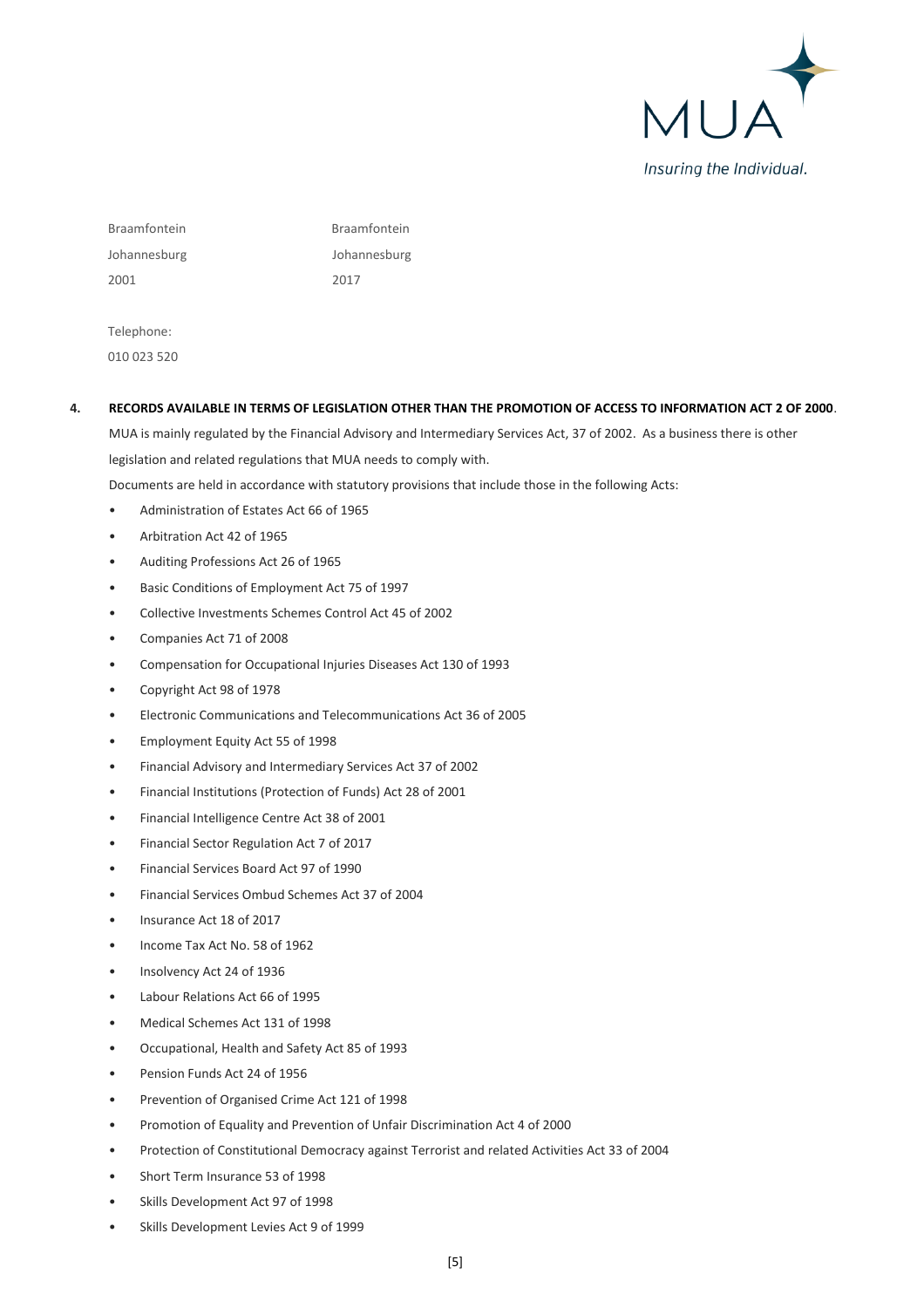

- South African Qualifications Authority Act 58 of 1995
- The Constitution of the Republic of South Africa 108 of 1996
- The Unemployment Insurance Act 63 of 2001
- The Value Added Tax Act 89 of 1991
- Trademarks Act 194 of 1993
- Unemployment Insurance Act 63 of 2001

# **5. CATEGORIES OF RECORDS HELD BY MUA**

MUA maintains records on the following categories and subject matters. However, please note that recording a category or subject matter in this Manual does not imply that a request for access to such records would be granted. All requests for access will be evaluated on a case-by-case basis in accordance with the provisions of the Act.

| <b>SUBJECT</b>        | <b>CATEGORIES</b>                                               |  |
|-----------------------|-----------------------------------------------------------------|--|
|                       |                                                                 |  |
| Company documentation | Constitutive<br>documents<br>including<br>Memorandum<br>and     |  |
|                       | Articles, registers and books including share registers, minute |  |
|                       | books, internal resolutions, shareholders agreement,            |  |
|                       | company forms, powers of attorney.                              |  |
|                       |                                                                 |  |
| Taxation              | Income tax returns and supporting documents, invoices and       |  |
|                       | returns relating to value added tax, returns and supporting     |  |
|                       | documents in respect of company tax and capital gains tax.      |  |
|                       |                                                                 |  |
| Intellectual property | Documents relating to trademarks, copyrights or designs held    |  |
|                       | by the company together with any licences and licensing         |  |
|                       | agreements.                                                     |  |
|                       |                                                                 |  |
| Insurance             | Policies of insurance, applications for insurance, documents    |  |
|                       | relating to payment of premium, claim documents, renewal        |  |
|                       | documents, quotations for insurance, amendments to              |  |
|                       | policies.                                                       |  |
|                       |                                                                 |  |
| Immovable property    | Title deeds to properties owned, lease agreements for any       |  |
|                       | lease property, mortgage bonds, liens, servitudes, accounts     |  |
|                       | relating to rates and services, contracts and accounts relating |  |
|                       | to maintenance and repairs, building and rebuilding and         |  |
|                       | security in respect of such properties.                         |  |
|                       |                                                                 |  |
| Movable property      | Contracts for the purchase of movable property and all          |  |
|                       | accounting documents in that connection, documents              |  |
|                       | proving ownership of such property including the registers of   |  |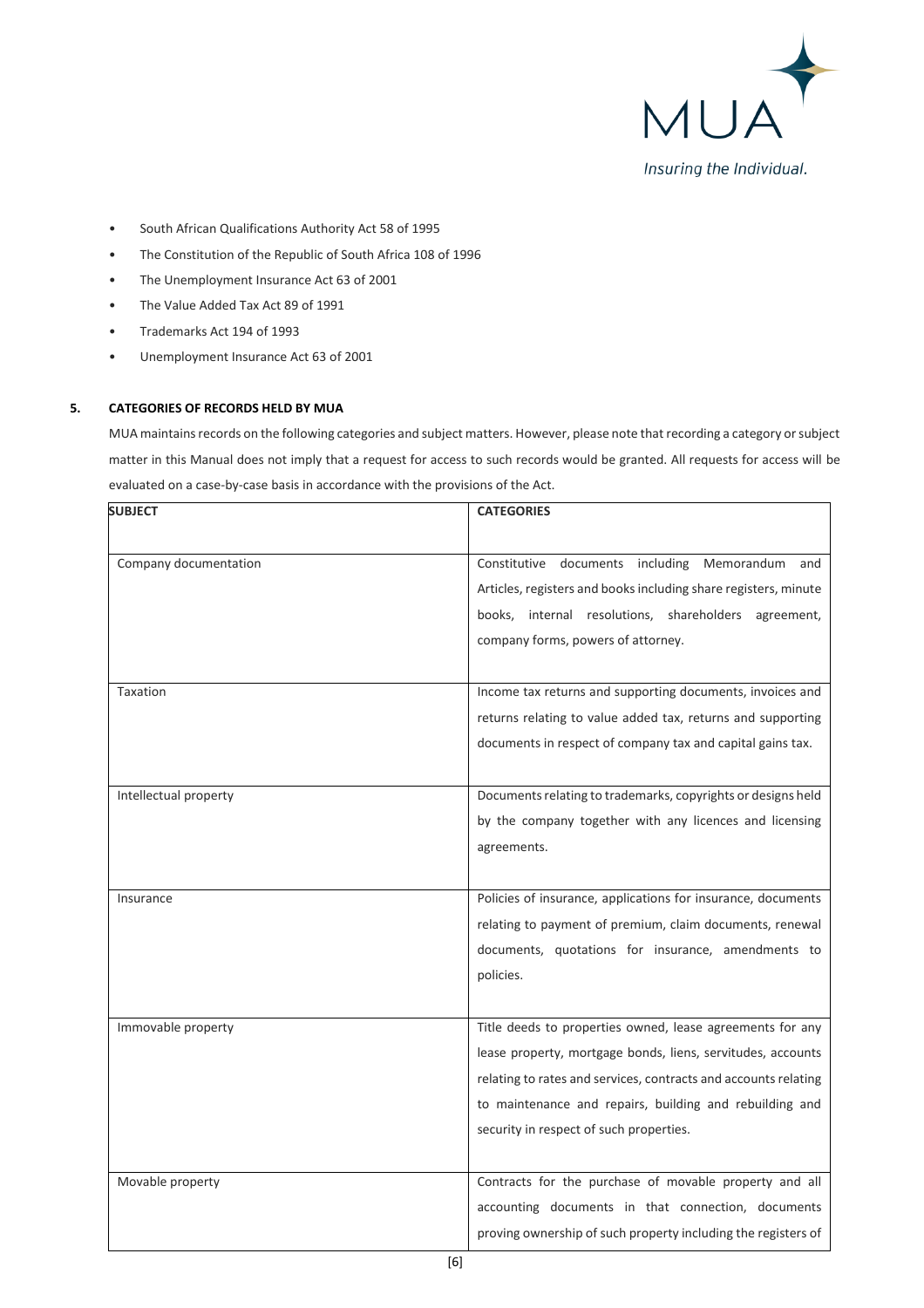

|                              | property owned, liens, notarial bonds, pledges, cessions and  |
|------------------------------|---------------------------------------------------------------|
|                              | other security documents.                                     |
|                              |                                                               |
| <b>Banking details</b>       | All contracts between the company and its bankers, account    |
|                              | details, bank statements, cheque books, paid cheques,         |
|                              | applications for facilities and all documents relating to     |
|                              | cession, pledge or securitisation of debts.                   |
|                              |                                                               |
|                              |                                                               |
| Other agreements             | suretyships,<br>Security<br>agreements,<br>sale agreements,   |
|                              | agreements relating to any trading activities, agreements for |
|                              | the purchase of any item, agency agreements, management       |
|                              | agreements, distribution agreements, standard conditions of   |
|                              | agreements, administration<br>business, joint<br>venture      |
|                              | agreements, consortium or partnership agreements,             |
|                              | agreements relating to the sale of shares and members'        |
|                              | interests, agreements with suppliers and customers and any    |
|                              | other agreements.                                             |
|                              |                                                               |
| Permits etc                  | All permits, licences, consents, approval, authorisations,    |
|                              |                                                               |
|                              | applications and registrations required by the company to     |
|                              | carry on its business.                                        |
|                              |                                                               |
| Employment                   | All documents relating to the employment of employees         |
|                              | including<br>employment contracts, personal records,          |
|                              | disciplinary proceeding records, arrangements with directors  |
|                              | or employees, salary and wage records, records relating to    |
|                              | any benefits, redundancy payment records, share incentive     |
|                              | scheme, share options, bonus records and profit sharing       |
|                              | arrangements.                                                 |
|                              |                                                               |
| Pensions and provident funds | The rules of any pensions or provident funds, documents       |
|                              | relating to the inter-action with such funds, payments made   |
|                              | to such funds, benefits payable under such funds,             |
|                              |                                                               |
|                              | communications in regard to the rules and any rule            |
|                              | amendments or claims.                                         |
|                              |                                                               |
| Financial information        | All books, accounts and records of the company including      |
|                              | books of account, invoices, receipts, credit notes, banking   |
|                              | records (see above), vouchers, applications for payment,      |
|                              | payment authorisation.                                        |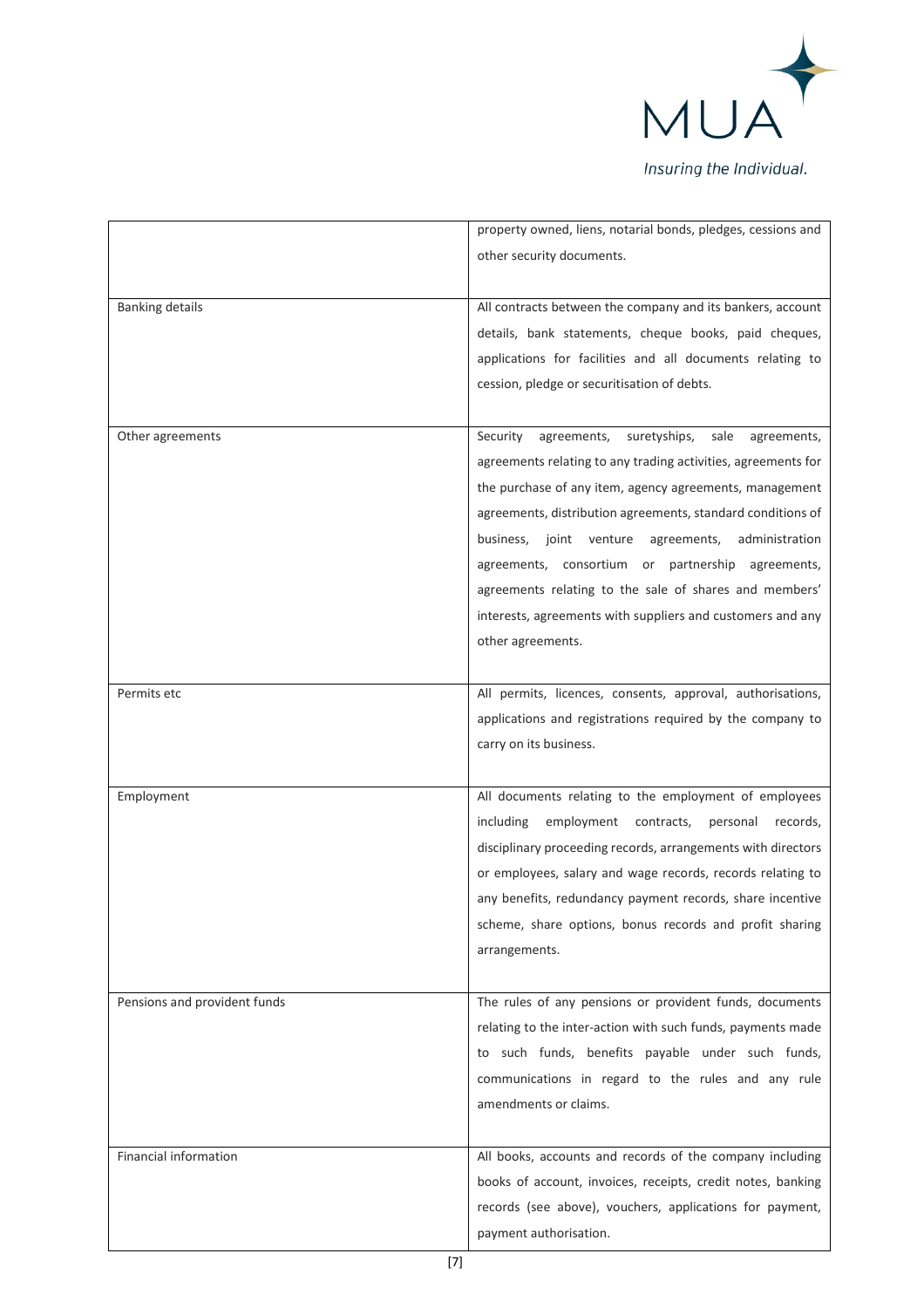

| <b>Technical information</b>              | All technical specifications, records, information, brochures, |
|-------------------------------------------|----------------------------------------------------------------|
|                                           | plans, diagrams, calculations and other documents relating     |
|                                           | to any machinery and equipment and or technical stock of       |
|                                           | the company and any research being carried out by the          |
|                                           | company.                                                       |
|                                           |                                                                |
| Information relating to legal proceedings | All summonses, pleadings and other documents in the            |
|                                           | possession of the company or its attorneys relating to any     |
|                                           | pending, current or past legal proceedings by or against the   |
|                                           | company.                                                       |
|                                           |                                                                |
| <b>Environmental issues</b>               | Environmental impact studies, environmental research,          |
|                                           | documents relating to use and disposal of water, documents     |
|                                           | relating to production processes and emissions, documents      |
|                                           | regarding waste management.                                    |
|                                           |                                                                |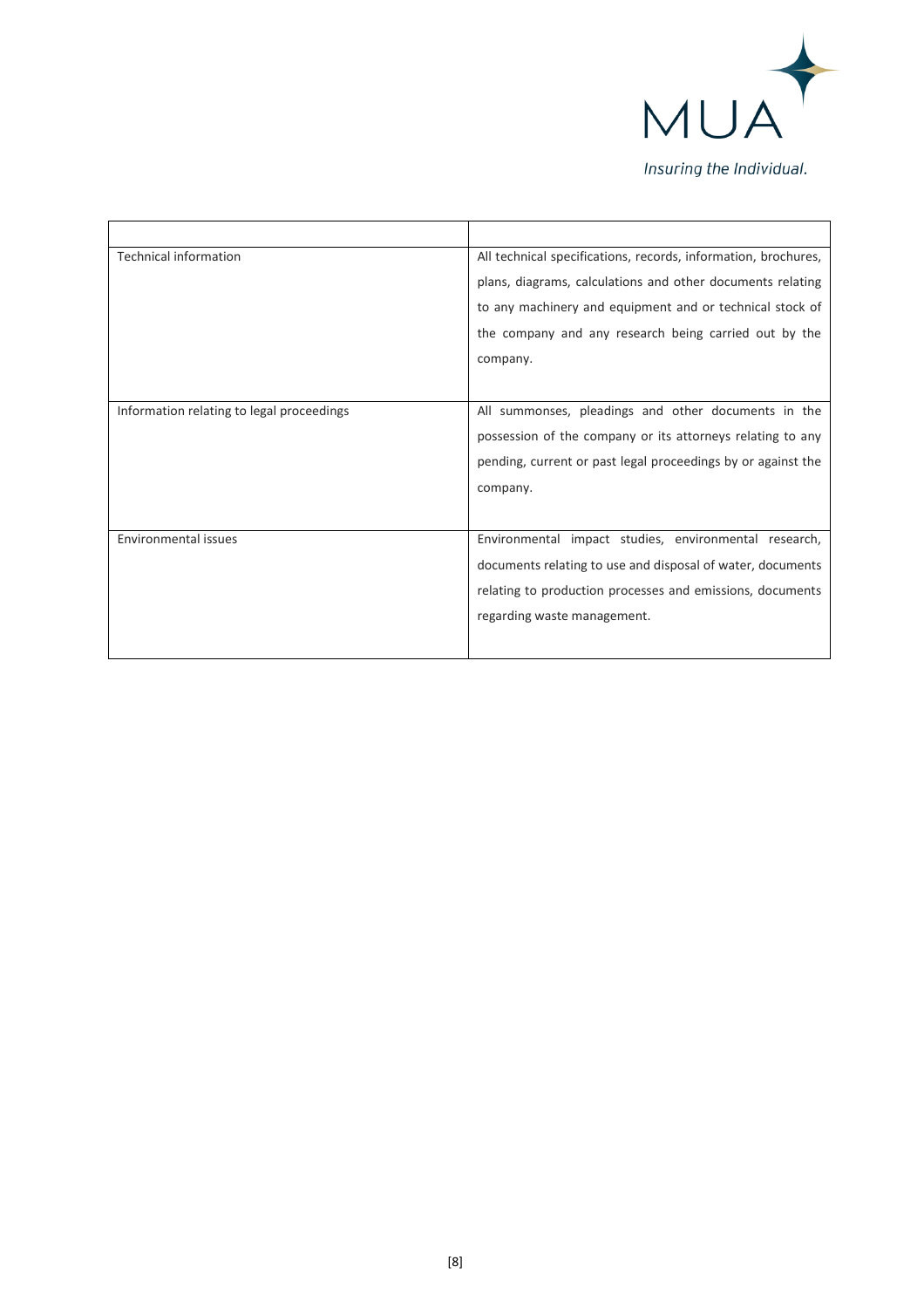

#### **6. THE PROTECTION OF PERSONAL INFORMATION ACT**

#### **6.1 Why does MUA process personal information?**

As a financial service provider, MUA uses personal information for the purpose of providing short-term insurance solutions. This processing also applies to personal information which is processed prior to contractual arrangements being concluded (e.g. new business, quotations and general customer service activities.)

Personal information is also used in employment processing (recruitment, employee contracts, employment equity, corporate benefits, remuneration, disciplinary action, performance management, training etc.) and our procurement processes (risk management, onboarding of intermediaries, etc.)

Personal information is also used in standard business operations, including audits, market research, statistical analysis, product development, and other legitimate business purposes.

In order to comply with our legal obligations under statutory and regulatory requirements, or for purposes of law enforcement, investigations, court proceedings, financial crimes, market conduct, or other matters in the public interest, MUA also process personal information.

#### **6.2 What personal information does MUA process?**

MUA processes personal information which may include:

- Your contact details such as name, physical addresses, phone numbers
- Your marital status, employment status, proof of residency
- Government identifiers such as driving licence number
- Claims history
- Location information
- Machine identifiers including IP address
- Information about how you interact with MUA, the website and MUA products and services
- Your payment and banking details in order to complete your purchase of products and services
- Information about others who will be or are included on your policy (which you should have the consent to share)
- Information on your vehicle or property, some of which will be collected from external databases. Example includes geological and flood data from your area

#### **6.3 Who are the recipients of personal information?**

- Personal information may be shared by various MUA entities, including the insurer entities, for purposes of providing products and services to clients, their members and MUA employees.
- Some personal information is provided to third parties to fulfil our contractual obligations, or for any other legal obligations.
- Brokers, advisors, consultants, intermediaries and other administrators.
- Retirement funds and their trustees and Principal Officers.
- Medical aid companies.
- Insurers.
- Recruitment organisations may collect personal information on our behalf.
- Regulators and law enforcement agencies
- The South African Revenue Service (SARS)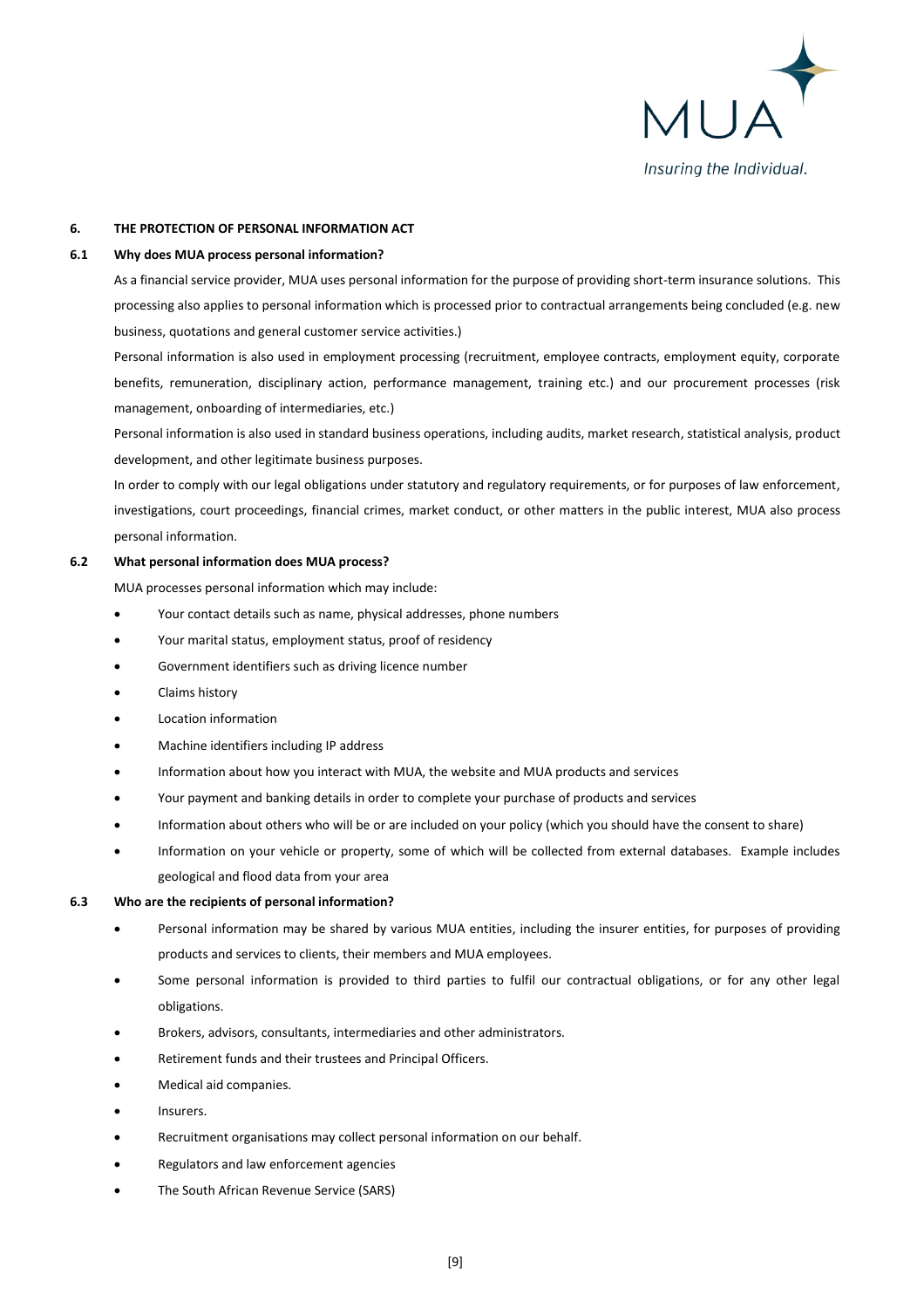

#### **6.4 International transfer of Personal Information**

Personal information is transferred across borders via cloud-computing to mitigate the personal information breach risks. MUA has taken reasonably practicable steps to ensure that the cloud-based service provider complies with the POPIA and MUA has an agreement with the services provider, aimed at ensuring that appropriate security for the protection of personal information is established and maintained.

#### **6.5 Information Security**

On any MUA online platform and/or website portal ("non-public online services") your personal information is protected by providing you with a User ID and password in order to obtain information. We also use industry standard security to encrypt sensitive data in transit to our servers.

The User ID and password helps us to protect your personal information. You must keep this password safe and must not disclose it to anyone. Some suspicious emails contain attachments or links to websites that try to install malicious software on your computer. If you have entered your password on what you think might be a malicious website, please contact MUA immediately and ask us to change your password.

When you ask for a quotation from MUA, we will process the data on a secure server. Your browser will confirm that you are in a secure area by displaying an unbroken key or lock in the bottom right-hand corner of your browser window.

Many organisations use security features such as firewalls to protect their computer systems. These firewalls may prevent you from connecting to our secure server to get a quotation. If you are at work and cannot connect to the MUA website, please speak to your IT administrator.

Please be aware that communications over the internet, such as emails, are not secure unless they have been encrypted. Your communications may route through several countries before being delivered - this is the nature of the Internet. We cannot accept responsibility for any unauthorised access or loss of personal information that is beyond our control.

MUA cannot guarantee the security of information that is transmitted to MUA electronically as such transmissions are susceptible to unlawful access or monitoring. Any electronic transmissions made by you to MUA are at your own risk.

Additionally, you can protect your system by installing anti-virus and running scans. You should also run any security updates or patches you receive for your system from the supplier.

Never respond to unsolicited emails from unfamiliar sources. Such emails may be fraudulent and attempt to get you to provide your personal details or payment information.

Only authorised employees, agents and representatives of MUA will have access to your personal information and all of MUA's employees, service providers and marketing partners are bound by confidentiality agreements and obliged to comply with strict standards of privacy and confidentiality.

MUA shall take appropriate and reasonable technical and organisational measures to prevent the loss of or damage to or unauthorised destruction of data and the unlawful access to or processing of personal information. MUA will also ensure that all its systems and operations which it uses to provide the products and services, including all systems on which personal information is processed as part of providing the products and services, shall always be of a minimum standard required by all applicable laws and be of a standard no less than the standards which follow the best industry practice for the protection, control and use of data.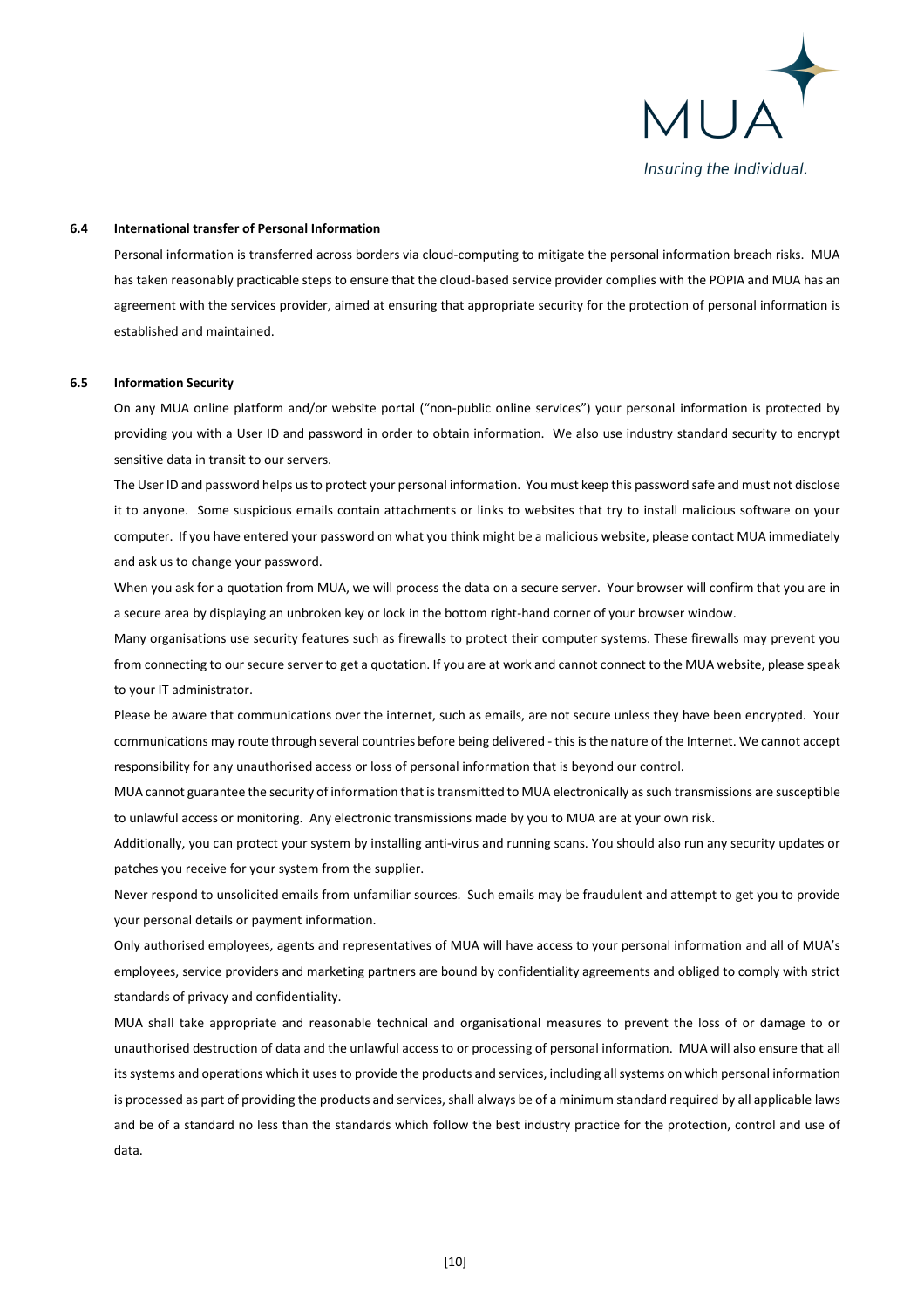

#### **7. THE FOLLOWING INFORMATION IS NOT AVAILABLE SAVE IN THE SPECIAL CIRCUMSTANCES PROVIDED FOR IN POPIA:**

- 7.1 Personal information which means:
	- 7.1.1 information relating to the race, gender, sex, pregnancy, marital status, national, ethnic or social origin, colour, sexual orientation, age, physical or mental health, well-being, disability, religion, conscience, belief, culture, language and birth of the individual;
	- 7.1.2 information relating to the education or the medical, criminal or employment history of the individual or information relating to financial transactions in which the individual has been involved;
	- 7.1.3 any identifying number, symbol or other particular assigned to the individual;
	- 7.1.4 the address, fingerprints or blood type of the individual;
	- 7.1.5 the personal opinions, views or preferences of the individual, except where they are about another individual or about a proposal for a grant, an award or a prize to be made to another individual;
	- 7.1.6 correspondence sent by the individual that is implicitly or explicitly of a private or confidential nature or further correspondence that would reveal the contents of the original correspondence;
	- 7.1.8 the views or opinions of another individual about the individual;
	- 7.1.9 the views of opinions of another individual about a proposal for a grant, an award or a prize to be made to the individual, but excluding the name of the other individual where it appears with the views or opinions of the other individual; and
	- 7.1.10 the name of the individual where it appears with other personal information relating to the individual or where the disclosure of the name itself would reveal information about the individual.
- 7.2 Trade secrets of a third party
- 7.3 Financial, commercial, scientific or technical information, other than trade secrets, of a third party, the disclosure of which would be likely to cause harm to the commercial or financial interests of that third party
- 7.4 Information supplied in confidence by a third party, the disclosure of which could reasonably be expected
	- 7.4.1 to put that third party at a disadvantage in contractual or other negotiations;
	- 7.4.2 to prejudice the third party in commercial competition.
- 7.5 Information the disclosure of which would constitute an action for breach of a duty of confidence owed to a third party in terms of an agreement.
- 7.6 Information if its disclosure could reasonably be expected to endanger the life or physical safety of an individual.
- 7.7 Information the disclosure of which would be likely to prejudice or impair:
	- 7.7.1 the security of a building, structure or system, including but not limited to, a computer or communication system; a means of transport; or any other property;
	- 7.7.2 methods, systems, plans or procedures for the protection of an individual in accordance with a witness protection scheme; the safety of the public or part of the public; or the security of the property contemplated in 6.7.1 above.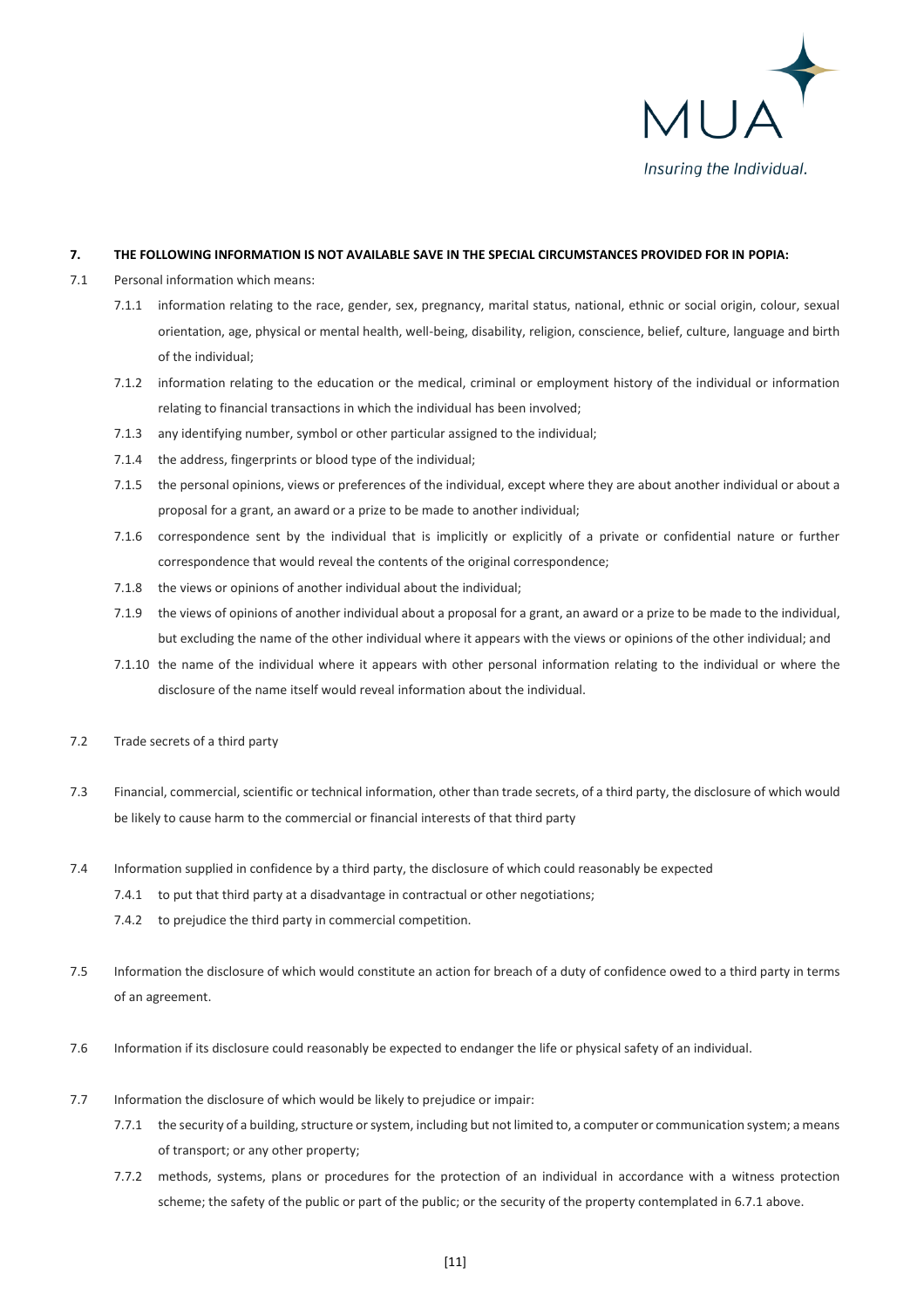

7.8 The record of a body if the record is privileged from production in legal proceedings unless the person entitled to the privilege has waived the privilege.

#### 7.9 A record which:

- 7.9.1 contains trade secrets of the company;
- 7.9.2 contains financial, commercial, scientific or technical information of the company the disclosure of which would be likely to cause harm to the commercial or financial interests of the company;
- 7.9.3 contains information the disclosure of which could reasonably be expected to put the company at a disadvantage in contractual or other negotiations; or to prejudice the company in commercial competition;
- 7.9.4 is a computer programme defined in the Copyright Act 1978 owned by the private body except insofar as it is required to give access to the record to which access is granted in terms of this Act;
- 7.9.5 information the disclosure of which is likely to expose a third party for whom research is being or is to be carried out or the company itself or the person carrying out the research or the subject of the search, to serious disadvantage.

#### **8. WHO MAY REQUEST INFORMATION IN TERMS OF THE ACT**

- 8.1 Any person who requires information for the exercise or protection of any rights, may request information from a private body. Section 50 of the Act states that -
	- *1) A requester must be given access to any record of a private body if –*
	- *a) that record is required for the exercise or protection of any rights;*
	- *b) that person complies with the procedural requirements in this Act relating to a request for access to that record; and*
	- *c) access to that record is not refused in terms of any ground for refusal contemplated in Chapter 4 of this Part.*
- 8.2 A requester is any person making a request for access to a record of TIH. There are two types of requesters -

#### 8.2.1 *Personal Requester*

Personal requester is a requester who is seeking access to a record containing personal information about the requester. TIH will voluntarily provide the requested information or give access to any record with regard to the requester's personal information. The prescribed fee for reproduction of the information requested will be charged.

#### 8.2.2 *Other Requester*

This requester (other than a personal requester) is entitled to request access to information on third parties. However, TIH is not obliged to voluntarily grant access. The requester must fulfil the prerequisite requirements for access in terms of the Act, including the payment of a request and access fee.

## **9. DETAIL ON HOW TO MAKE A REQUEST FOR ACCESS – SECTION 51(e)**

#### 9.1 Prescribed Access Form

A request for access to information must be in writing by completing Form C and submitted together with a request fee, to the Information Officer or a Deputy Information Officer of MUA. It is recommended that you read this manual first, before submitting any requests.

The form must:

i) provide sufficient particulars of the record/s requested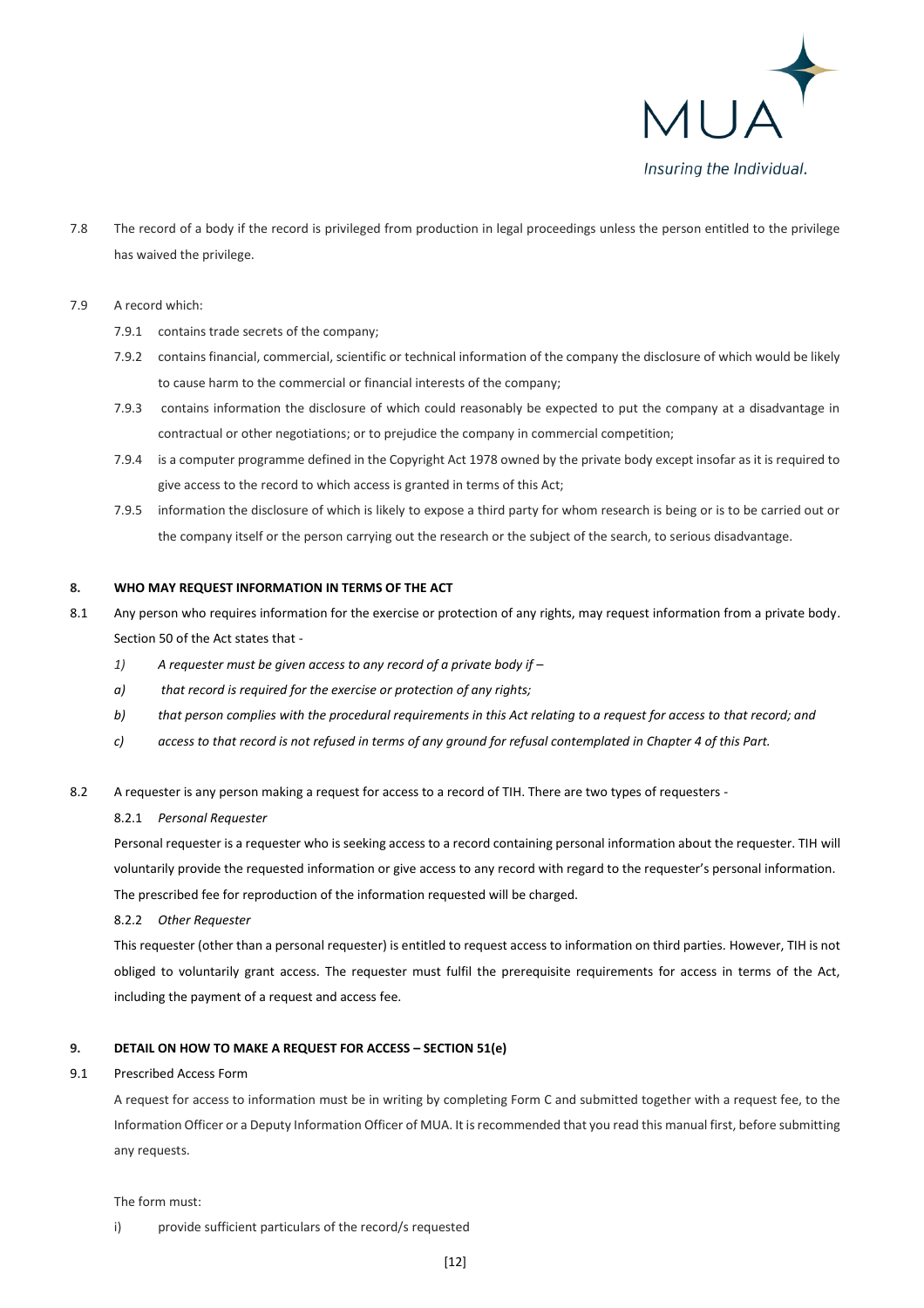

- ii) the name and contact details of the requester (and if on behalf of another, proof of the capacity and mandate to act on behalf thereof)
- iii) indicate which form of access is required
- iv) specify a postal address or fax number of the requester in the Republic
- v) identify the right that the requester is seeking to exercise or protect, and provide an explanation of why the requested record is required for the exercise or protection of that right
- vi) if in addition to a written reply, the requester wishes to be informed of the decision on the request in any other manner, to state that manner and the necessary particulars to be informed in the other manner

On receipt of the Information Request and accompanying prescribed fees, MUA will consider the request and provide a response within 21 working days. If the request is denied, reasons for refusal of access will be provided in terms of section 63 – 69 of PAIA. Requestors please note that all the information as listed above should be provided, failing which the process will be delayed while the private body requests such additional information. The prescribed time periods will not commence until all pertinent information has been furnished on the private body by the requestor.

Records held by MUA may be accessed by requests only once the prerequisite requirements for access have been met.

## **9.2 Prescribed Fee**

9.2.1 Payment of fees is regulated in terms of section 54 of the Act. The Regulations to the Act provide for two types of fees-9.2.1.1 Request Fee

> This is a non- refundable administration fee paid by all requestors with the exclusion of personal requestors. It is paid before the request is considered.

#### 9.2.1.2 Access Fee

This is paid by all requestors only when access is granted. This fee is intended to reimburse the private body for the costs involved in searching for a record and preparing it for delivery to the requestor.

- 9.2.2 The information officer must give written notice to a requestor other than a personal requestor of the request fee and amount to be paid before the request may be further processed.
- 9.2.3 If in the information officer's opinion the search for a record, or preparation of the record for disclosure will require more than the prescribed hours, the information officer may require the requestor to pay a deposit, not being more than one third of the access fee that would be payable if the request is granted. If the request is declined, the deposit must be repaid to the requestor.
- 9.2.4 The notice given by the information officer must advise the requestor that s/he has a right to apply to court against the payment of the request fee or deposit and advise of the procedure of the application.
- 9.2.5 The Information Officer shall withhold a record until the requester has paid the fees as indicated in Annexure 2, attached hereto.
- 9.2.6 If a deposit has been paid in respect of a request for access, which is refused, then the Information Officer concerned must repay the deposit to the requester.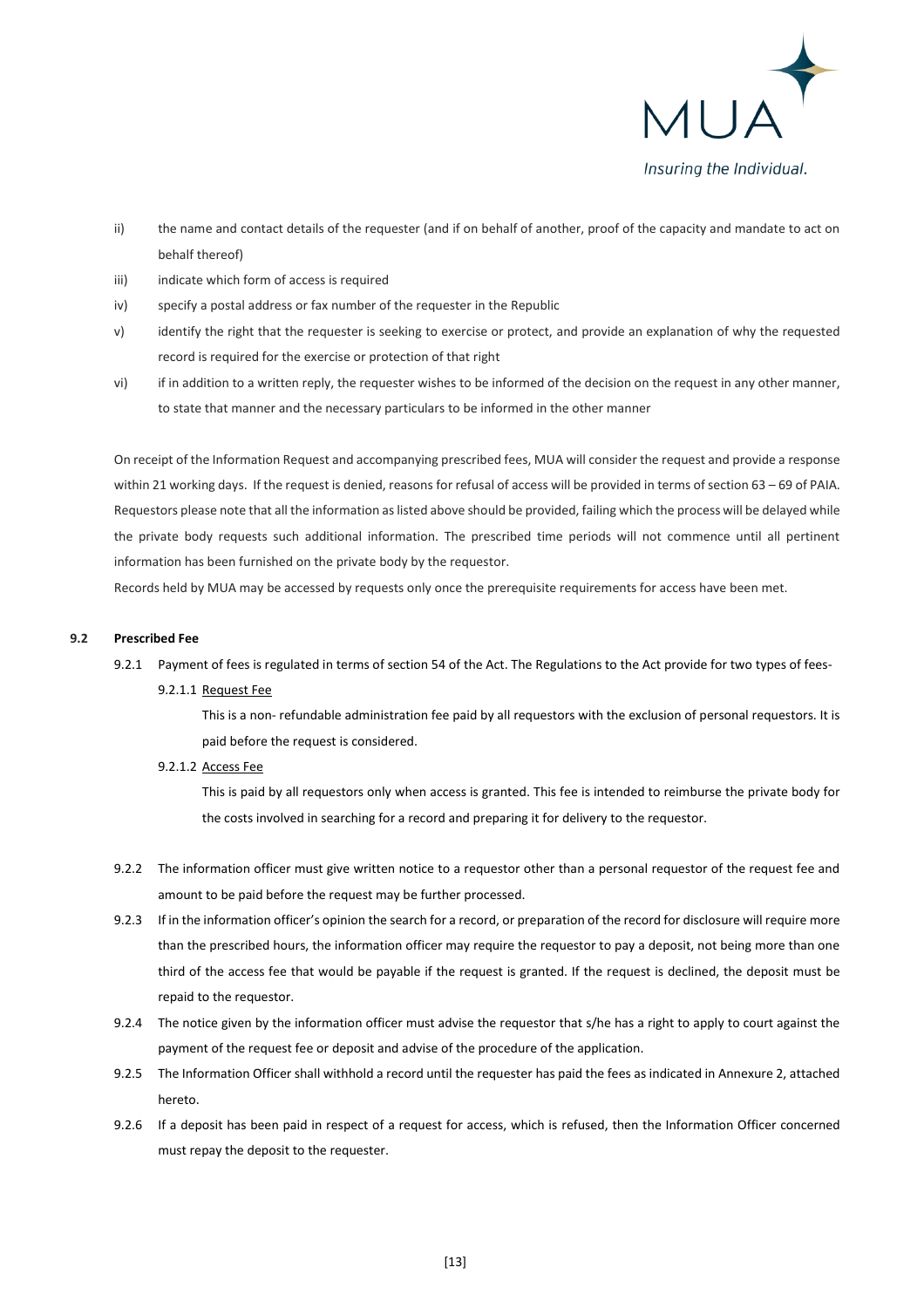

## **10. REMEDIES AVAILABLE WHEN MUA REFUSES A REQUEST FOR INFORMATION**

#### **10.1** *Internal Remedies*

MUA does not have internal appeal procedures. As such, the decision made by the Information Officer is final, and requestors will have to exercise such external remedies at their disposal if the request for information is refused, and the requestor is not satisfied with the answer supplied by the Information Officer.

#### **10.2** *External Remedies*

A requestor that is dissatisfied with the information officer's refusal to grant access to any information may, within 180 days of notification of the last decision, apply to court for relief. Likewise, a third party dissatisfied with the information officer's decision to grant a request may, within 180 days of notification of the last decision, apply to court for relief.

It should be noted that notwithstanding any provision in this Act, the court may examine the record(s) in question. No record may be withheld from the court on any grounds. The court may not, however, disclose the contents of the record(s).

The court is empowered to grant any order that is just and equitable, including:

- confirming, amending or setting aside the information officer's decision
- requiring the information officer to take any action, or refrain from taking any action as identified by the court within a specified period;
- granting an interdict, interim or special relief, declaratory order or compensation; or costs.

## **11. AVAILABILITY OF THE MANUAL**

This manual is available o[n www.mua.co.za](http://www.mua.co.za/) or by requesting a copy by e-mail from the contact details as provided in paragraph 2 above. This manual does not include the fee structures in respect of private body. The prescribed fee structure can be obtained from SAHRC website as follows, https://www.sahrc.org.za/.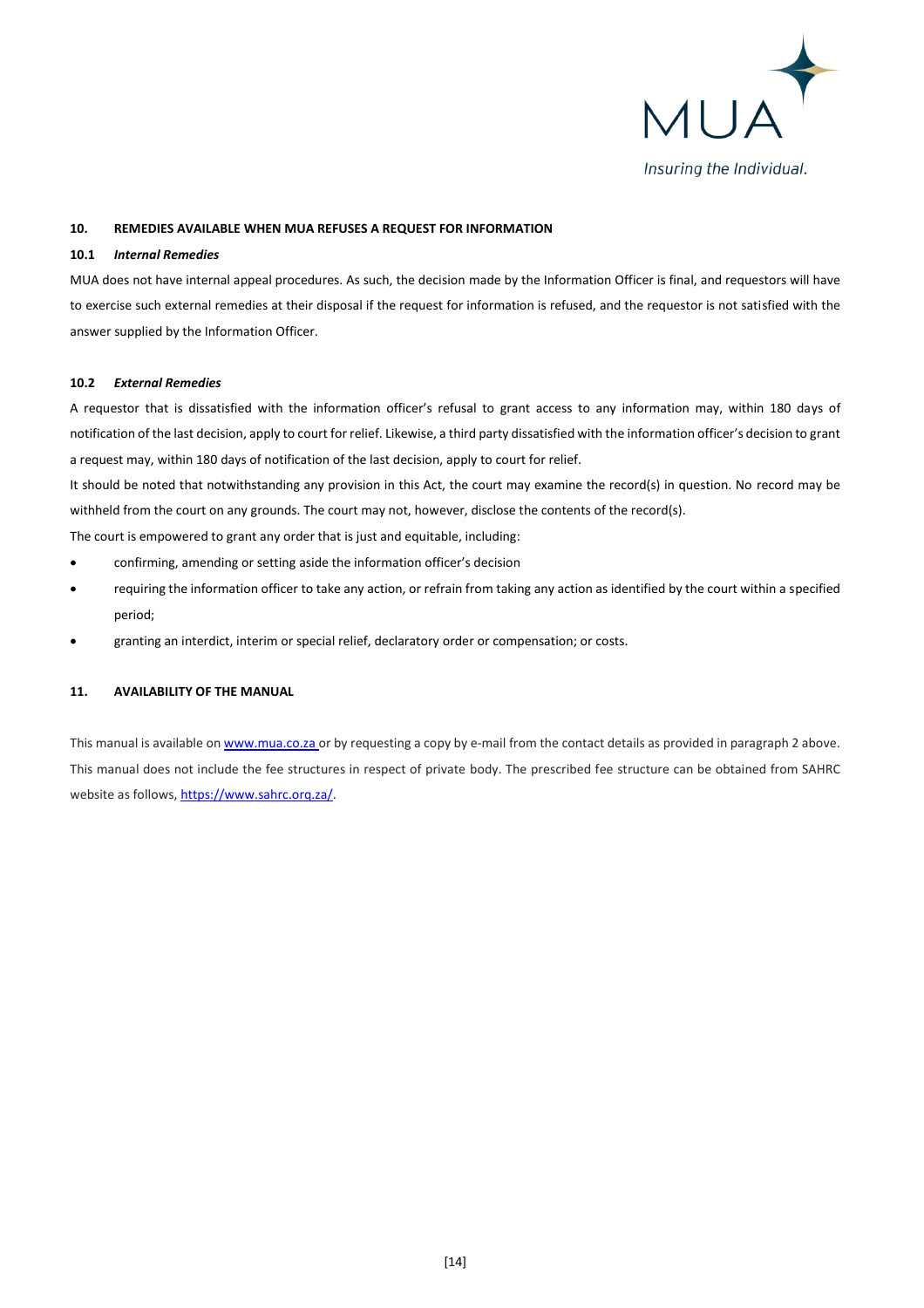

**Annexure 1**

# **REQUEST FOR A COPY OF THE GUIDE**

## **[Regulation 3]**

This annexure must accompany the cover letter addressed to the Information Officer or and of the Deputy Information Officers

#### **A**. **Particulars of MUA**

Regus Business Centre, 1st floor Willowbridge Centre, Carl Cronje Drive, Tygervalley, 7530

Telephone: 0861 682 467

Email: info@mua.co.za

Web site: [https://www.m](https://www./)ua.co.za/

| Full names and surname:    |                  |           |  |
|----------------------------|------------------|-----------|--|
| Capacity in which request  |                  |           |  |
| is made (when made on      |                  |           |  |
| behalf of another person): |                  |           |  |
| Name of legal entity (of   |                  |           |  |
| applicable)                |                  |           |  |
| Postal Address:            |                  |           |  |
| Physical address:          |                  |           |  |
| E-mail address:            |                  |           |  |
| Fax number:                |                  |           |  |
| Telephone numbers          | <b>Business:</b> | Cellular: |  |

Hereby request the following copy(ies) of the guide:

| Language  | No of copies |
|-----------|--------------|
| Afrikaans |              |
| English   |              |

Manner of collection:

| <b>Personal Collection</b> | Postal address | Fax | E-mail (please specify) |
|----------------------------|----------------|-----|-------------------------|
|                            |                |     |                         |

Signed at \_\_\_\_\_\_\_\_\_\_\_\_\_\_\_\_\_\_\_\_\_\_\_\_\_\_ this \_\_\_\_\_\_\_\_ day of \_\_\_\_\_\_\_\_\_\_\_ 20\_\_\_

Signature of requester

\_\_\_\_\_\_\_\_\_\_\_\_\_\_\_\_\_\_\_\_\_\_\_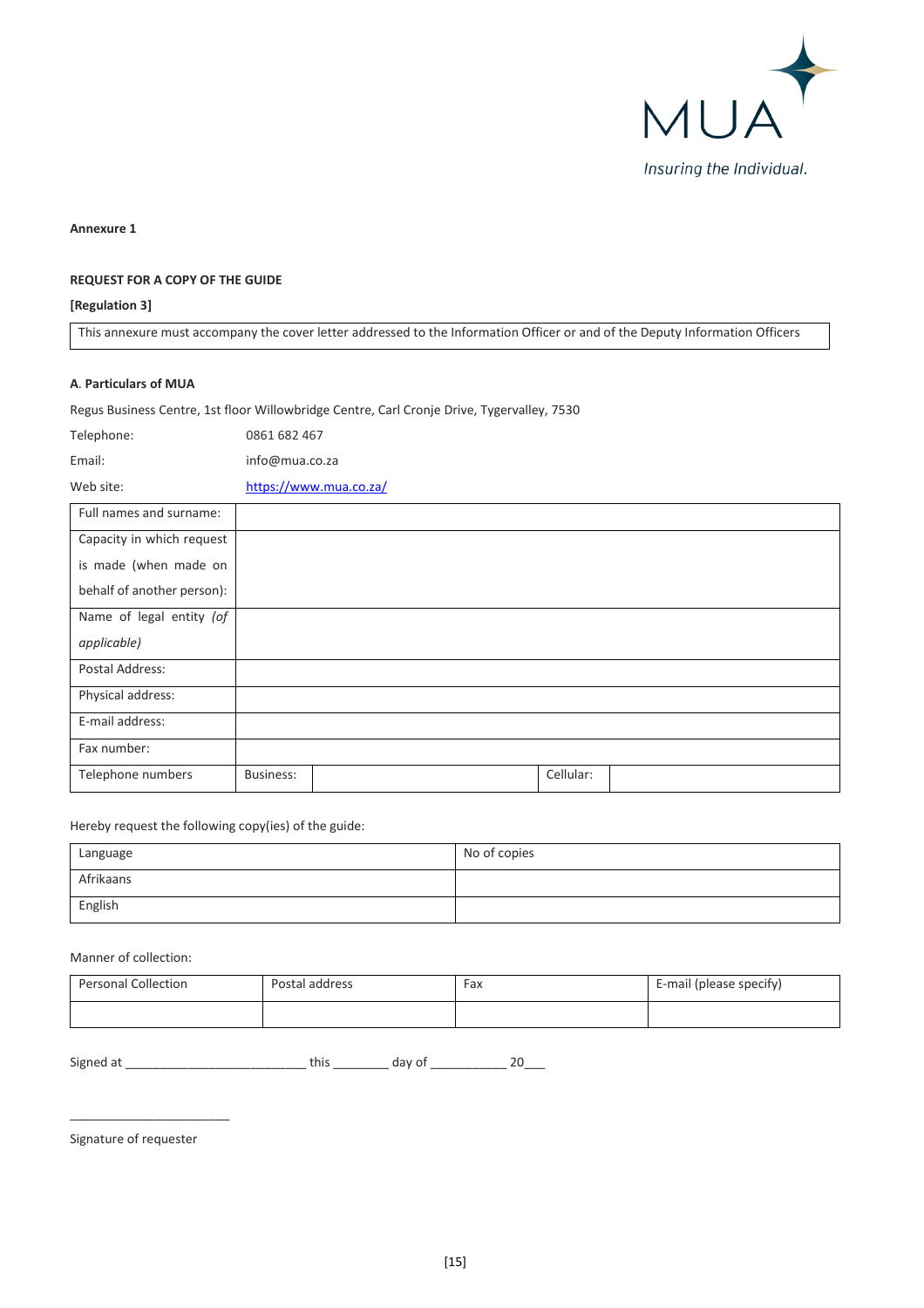

## **Annexure 2**

## **REQUEST FOR ACCESS TO RECORDS OF PRIVATE BODY**

This annexure must accompany the cover letter addressed to the Information Officer or and of the Deputy Information Officers

## **A**. **Particulars of MUA**

Regus Business Centre, 1st floor Willowbridge Centre, Carl Cronje Drive, Tygervalley, 7530

Telephone: 0861 682 467 Email: info@mua.co.za Web site: [https://www.m](https://www./)ua.co.za/

## **B**. **Particulars of person requesting access to the record:**

(a) The particulars of the person who requests access to the record must be given below.

(b) The address and/or fax number in the Republic to which the information is to be sent must be given.

(c) Proof of the capacity in which the request is made, if applicable, must be attached.

(d) Proof of identity must be attached by the requester.

| Full names and surname:                                                          |                                                                                                                                 |  |
|----------------------------------------------------------------------------------|---------------------------------------------------------------------------------------------------------------------------------|--|
| Identity Number:                                                                 |                                                                                                                                 |  |
| Postal address:                                                                  |                                                                                                                                 |  |
| Physical address:                                                                |                                                                                                                                 |  |
| Fax number:                                                                      |                                                                                                                                 |  |
| Telephone numbers:                                                               |                                                                                                                                 |  |
| E-mail address:                                                                  |                                                                                                                                 |  |
| Capacity in which request is made<br>(when made on behalf of another<br>person): |                                                                                                                                 |  |
| Full names of person on whose<br>behalf request is made (if<br>applicable):      |                                                                                                                                 |  |
| Identity number:                                                                 |                                                                                                                                 |  |
| Postal address:                                                                  |                                                                                                                                 |  |
| Physical address:                                                                |                                                                                                                                 |  |
| E-mail address:                                                                  |                                                                                                                                 |  |
| Telephone numbers:                                                               |                                                                                                                                 |  |
| PARTICULARS OF RECORD REQUESTED                                                  |                                                                                                                                 |  |
| enable the record to be located.                                                 | Provide full particulars of the record to which access is requested, including the reference number if that is known to you, to |  |
|                                                                                  |                                                                                                                                 |  |
| Description of record or relevant<br>part of the record:                         |                                                                                                                                 |  |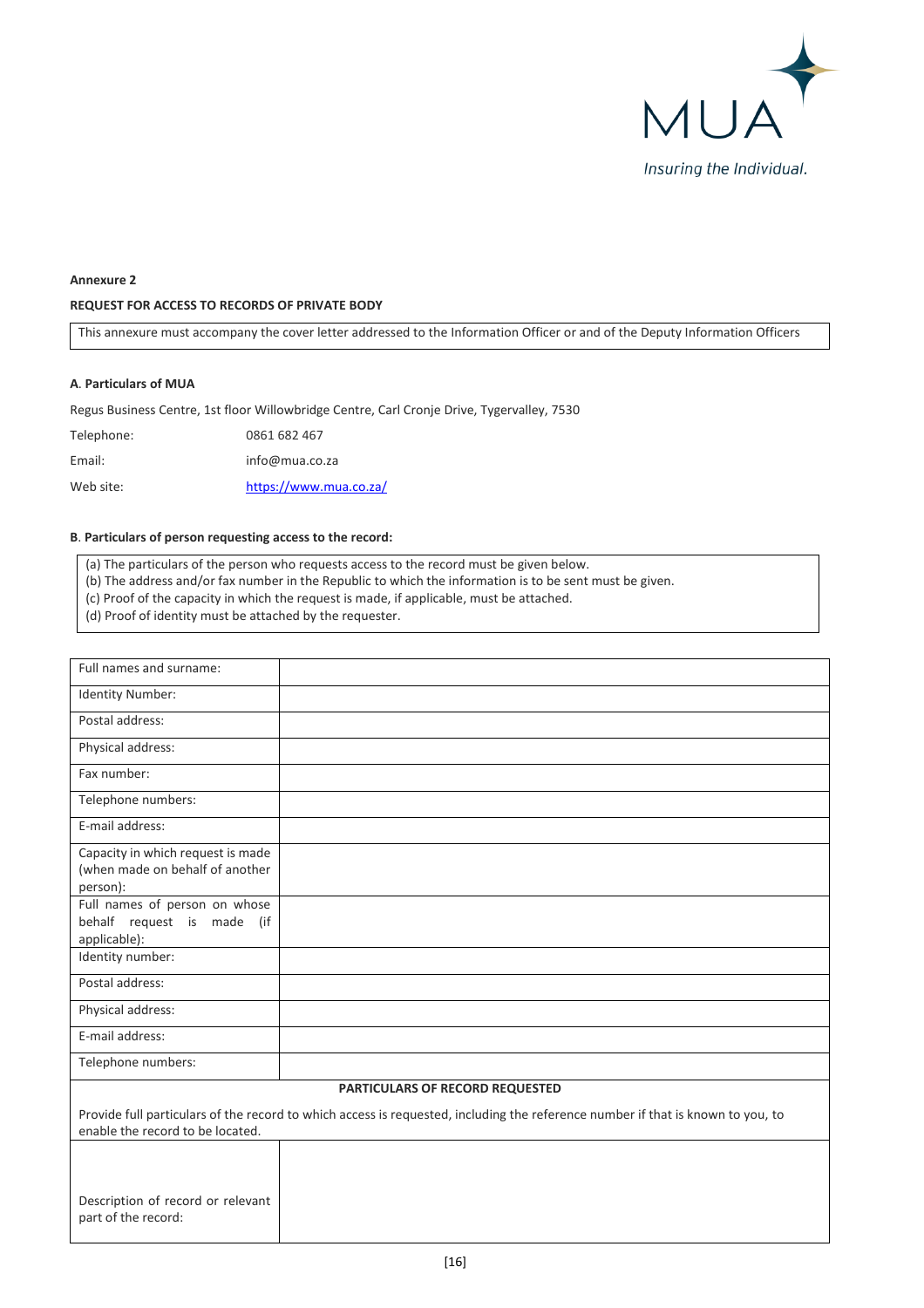

| Reference number, if available:                                                                                                                       |                                                                                                     |  |
|-------------------------------------------------------------------------------------------------------------------------------------------------------|-----------------------------------------------------------------------------------------------------|--|
| Any further particulars of record:                                                                                                                    |                                                                                                     |  |
|                                                                                                                                                       | <b>TYPE OF RECORD</b>                                                                               |  |
| Record in written or printed form                                                                                                                     |                                                                                                     |  |
| Record comprises virtual images                                                                                                                       |                                                                                                     |  |
|                                                                                                                                                       | Record consists of recorded words or information which can be reproduced in sound                   |  |
| Record is held on a computer or in an electronic, or machine-readable form                                                                            |                                                                                                     |  |
|                                                                                                                                                       | <b>FORM OF ACCESS</b>                                                                               |  |
| on computer or in an electronic or machine-readable form)                                                                                             | Printed copy of record (including copies of any virtual images, transcriptions and information held |  |
| Written or printed transcription of virtual images (this includes photographs, slides, video<br>recordings, computer-generated images, sketches, etc) |                                                                                                     |  |
| Transcription of soundtrack (written or printed document)                                                                                             |                                                                                                     |  |
|                                                                                                                                                       | Copy of record on flash drive (including virtual images and soundtracks)                            |  |
| Copy of record on compact disc drive (including virtual images and soundtracks)                                                                       |                                                                                                     |  |
| Copy of record saved on cloud storage server                                                                                                          |                                                                                                     |  |

| <b>MANNER OF ACCESS</b>                                                                            |  |  |
|----------------------------------------------------------------------------------------------------|--|--|
| Personal inspection of record at registered address of public/private body (including listening to |  |  |
| recorded words, information which can be reproduced in sound, or information held on computer or   |  |  |
| in an electronic or machine-readable form)                                                         |  |  |
| Postal services to Postal address                                                                  |  |  |
| Postal services to physical address                                                                |  |  |
| Courier service to physical address                                                                |  |  |
| Fax of information in written or printed format (including transcriptions)                         |  |  |
| E-mail of information (including soundtracks if possible)                                          |  |  |
| Cloud share / file transfer                                                                        |  |  |
| Preferred language:                                                                                |  |  |
| (Note that if the record is not available in the language you prefer, access may be granted in the |  |  |
| language in which the record is available)                                                         |  |  |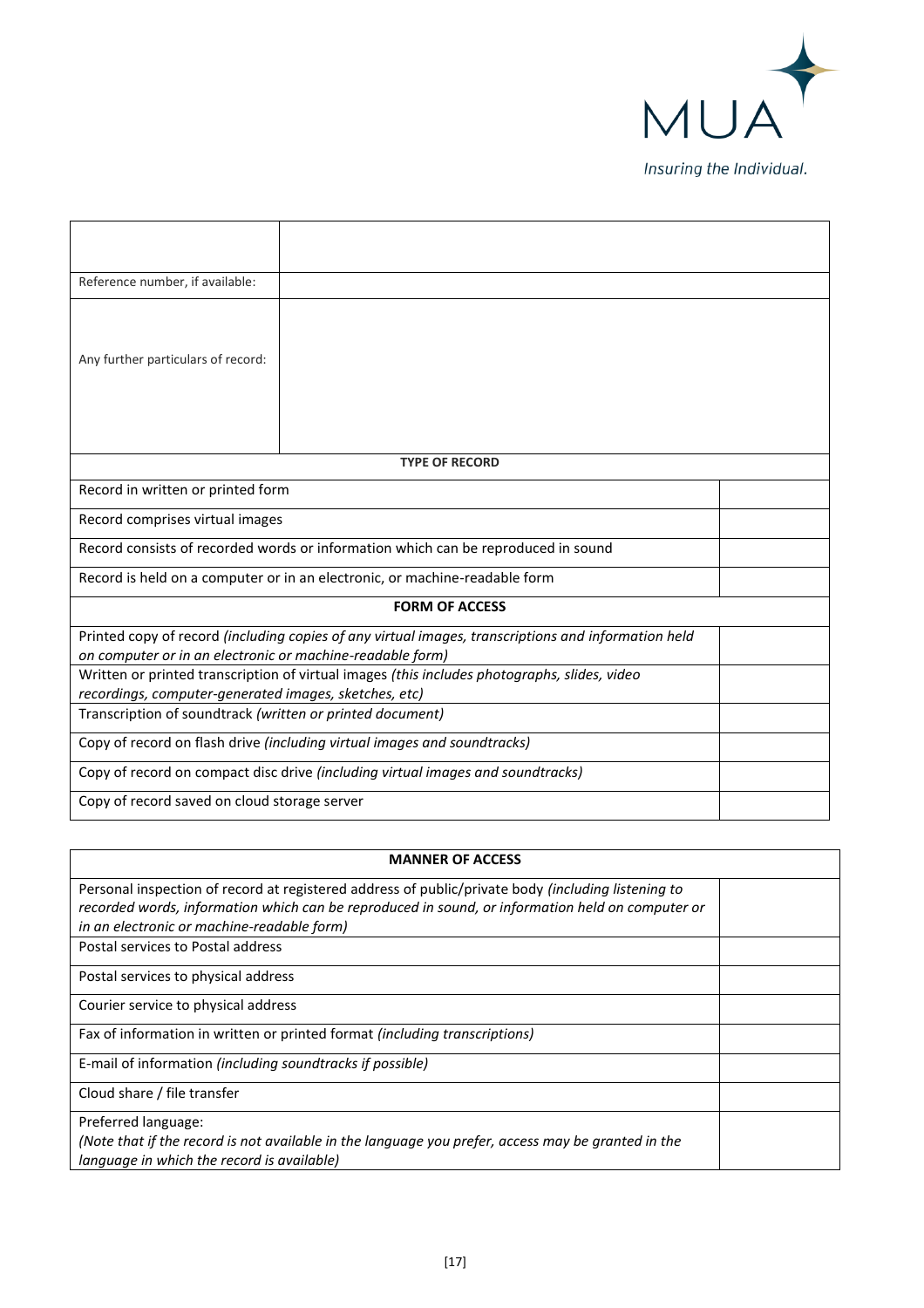

| PARTICULARS OF RIGHT TO BE EXERCISED OR PROTECTED                                                                   |  |  |  |  |
|---------------------------------------------------------------------------------------------------------------------|--|--|--|--|
| Indicate which right is to be<br>exercised or protected:                                                            |  |  |  |  |
| Explain why the record<br>requested is required for<br>exercise or protection of the<br>right aforementioned right: |  |  |  |  |

|                                                                                                                          |                                                                                                           | <b>FEES</b> |  |  |  |  |
|--------------------------------------------------------------------------------------------------------------------------|-----------------------------------------------------------------------------------------------------------|-------------|--|--|--|--|
| a)                                                                                                                       | a request fee must be paid before the request will be considered.                                         |             |  |  |  |  |
| b)                                                                                                                       | You will be notified of the amount of the access fee to be paid.                                          |             |  |  |  |  |
| C)                                                                                                                       | The fee payable for access to a record depends on the form in which access is required and the reasonable |             |  |  |  |  |
|                                                                                                                          | time required to search for and prepare a record.                                                         |             |  |  |  |  |
| d)                                                                                                                       | If you qualify for exemption of the payment of any fee, please state the reason for exemption.            |             |  |  |  |  |
| Reason                                                                                                                   |                                                                                                           |             |  |  |  |  |
|                                                                                                                          |                                                                                                           |             |  |  |  |  |
|                                                                                                                          |                                                                                                           |             |  |  |  |  |
|                                                                                                                          |                                                                                                           |             |  |  |  |  |
|                                                                                                                          |                                                                                                           |             |  |  |  |  |
| You will be notified in writing whether your request has been approved or denied and if approved the costs relating to   |                                                                                                           |             |  |  |  |  |
| your request, if any. Please indicate your preferred manner of correspondence:<br>_ _ _ _<br>$\cdots$<br>$\cdot$ $\cdot$ |                                                                                                           |             |  |  |  |  |

| Postal address | Fax | E-mail (please specify) |  |
|----------------|-----|-------------------------|--|
|                |     |                         |  |

| Signed at |  |  |  |
|-----------|--|--|--|
|-----------|--|--|--|

\_\_\_\_\_\_\_\_\_\_\_\_\_\_\_\_\_\_\_\_\_\_\_\_\_\_\_\_\_\_\_\_\_\_\_\_\_\_\_\_\_\_\_\_\_\_\_\_\_\_\_\_ Signature if requester / person on whose behalf request is made